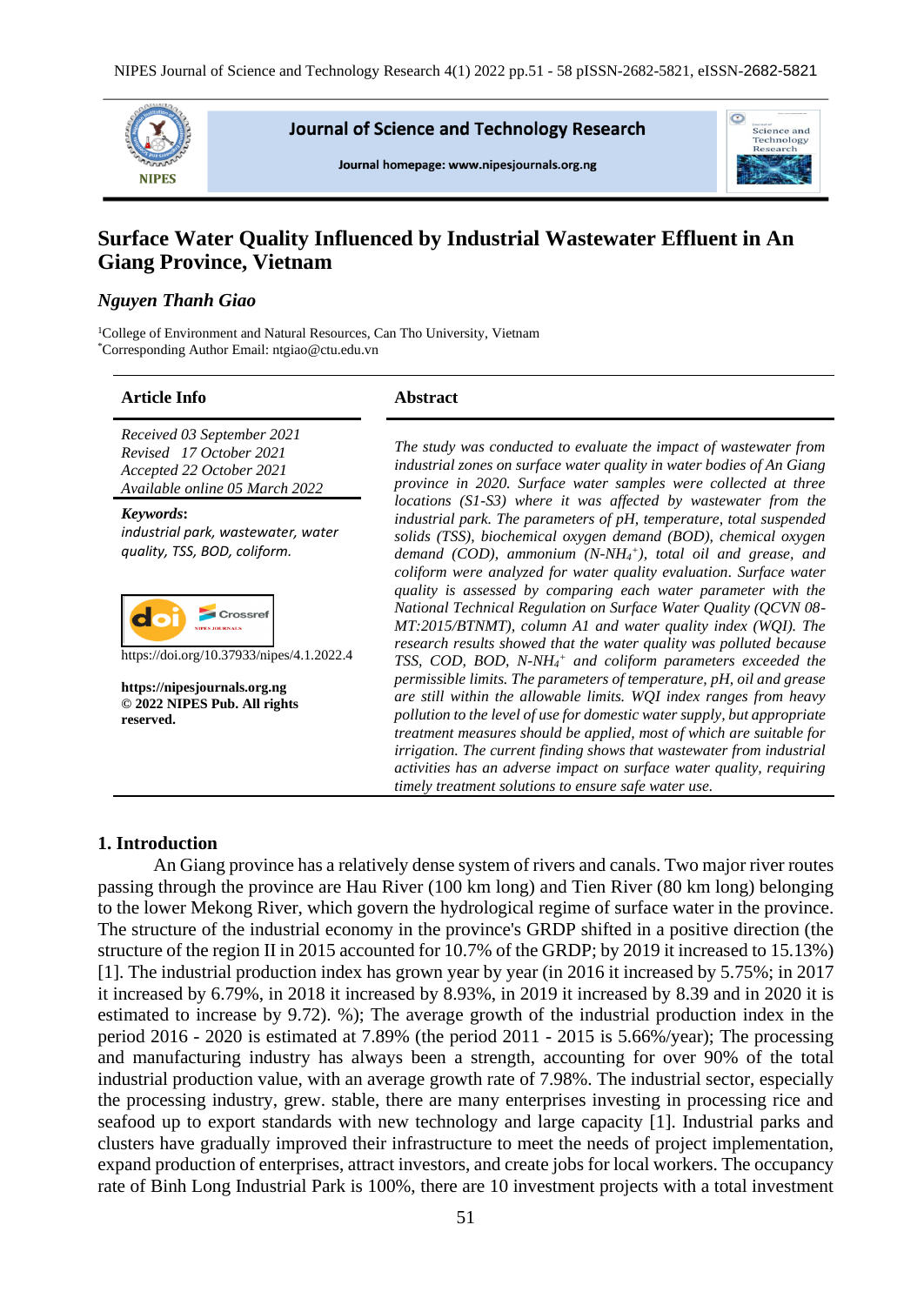capital of 1,053 billion VND. Binh Hoa Industrial Park, the occupancy rate is 84%, there are 16 projects that have been granted investment certificates with a total registered capital of 4,095 billion VND. The whole province has 16/32 industrial clusters which are detailed planning with a total area of over 450/1,355 ha; there are 14 industrial zones with operating enterprises (there are 06 industrial parks with establishment decisions) with a total industrial land area for lease of about 200 ha, attracting 22 domestic and foreign enterprises to invest in production and business with the fields of seafood processing, food, polishing, construction materials. Total investment of enterprises is about 4,031 billion VND, creating jobs for about 8,000 workers [1]. Currently operating industrial zones do not have a centralized wastewater treatment system, but projects and facilities operating in industrial zones and industrial zones have invested in building wastewater treatment systems before discharging sewers. general [1]. Industrial development has put great pressure on water quality [1-2] because wastewater treatment systems are often inefficient [3]. Environmental monitoring at the receiving water source in the industrial park is a necessary task [4]. This study was conducted to assess the impact of industrial wastewater on surface water quality in some areas of An Giang province.

# **2. Materials and methods**

Surface water quality samples were collected at 3 locations. Location S1 on Hau River in Binh Long Industrial Park, Binh Chanh Hamlet, Binh Long Commune, Chau Phu District is heavily affected by industrial park wastewater. Location S2 is the location on Hau River that is affected by wastewater from My Qui industrial cluster, Long Xuyen city. Location S3 is the location on Hau canal (before emptying into Hoi Dong canal at Binh Hoa Industrial Park, in Phu Hoa hamlet, Binh Hoa commune, Chau Thanh district, where it is subject to wastewater movement.Samples were collected in March, June, September and November of 2020 to analyze the parameters of pH, temperature, total suspended solids (TSS), biochemical oxygen demand (BOD), chemical oxygen demand (COD), ammonium nitrogen (N-NH<sub>4</sub><sup>+</sup>), total oil and grease, and coliform. pH and temperature were measured by hand-held instruments in the field while TSS, BOD, COD, N-NH<sub>4</sub><sup>+</sup>, oil and grease, coliform were analyzed in the laboratory experiment using standard methods [5]. Water quality indicators were evaluated using national technical regulations on surface water quality (QCVN 08-MT:2015/BTNMT, column A1) [6 ] and water quality index [7].

### **3. Results and discussion**

3.1 Evaluating surface water quality using national regulations

The temperature in surface water in industrial zones and clusters through 4 monitoring periods in 2020 ranges from 28 to  $31.5^{\circ}$ C, with an average of 29.6 $^{\circ}$ C (Figure 1). The average temperature between months ranges from 28.4 to 30.8°C. This temperature range is within the tolerance limit of aquatic organisms [6,8]. Previous studies have shown that water temperature is less volatile and often within the tolerance limits of organisms [9-11].

The measurement results of pH value in surface water in the study area are presented in Figure 2. The pH at the locations fluctuates in the range of 7.1-7.2 while the pH between months is in the range of 7.0-7.3. Research results show that the pH is in the neutral range. The results of this study are also consistent with previous studies that reported that surface water in the Cuu Long River Delta has a neutral pH value [9-11]. The pH value in this study at all 4 monitoring periods in industrial zones and clusters in 2020 is within the allowable limits of QCVN 08-MT: 2015/BTNMT, column A1 (6 - 8.5) [6].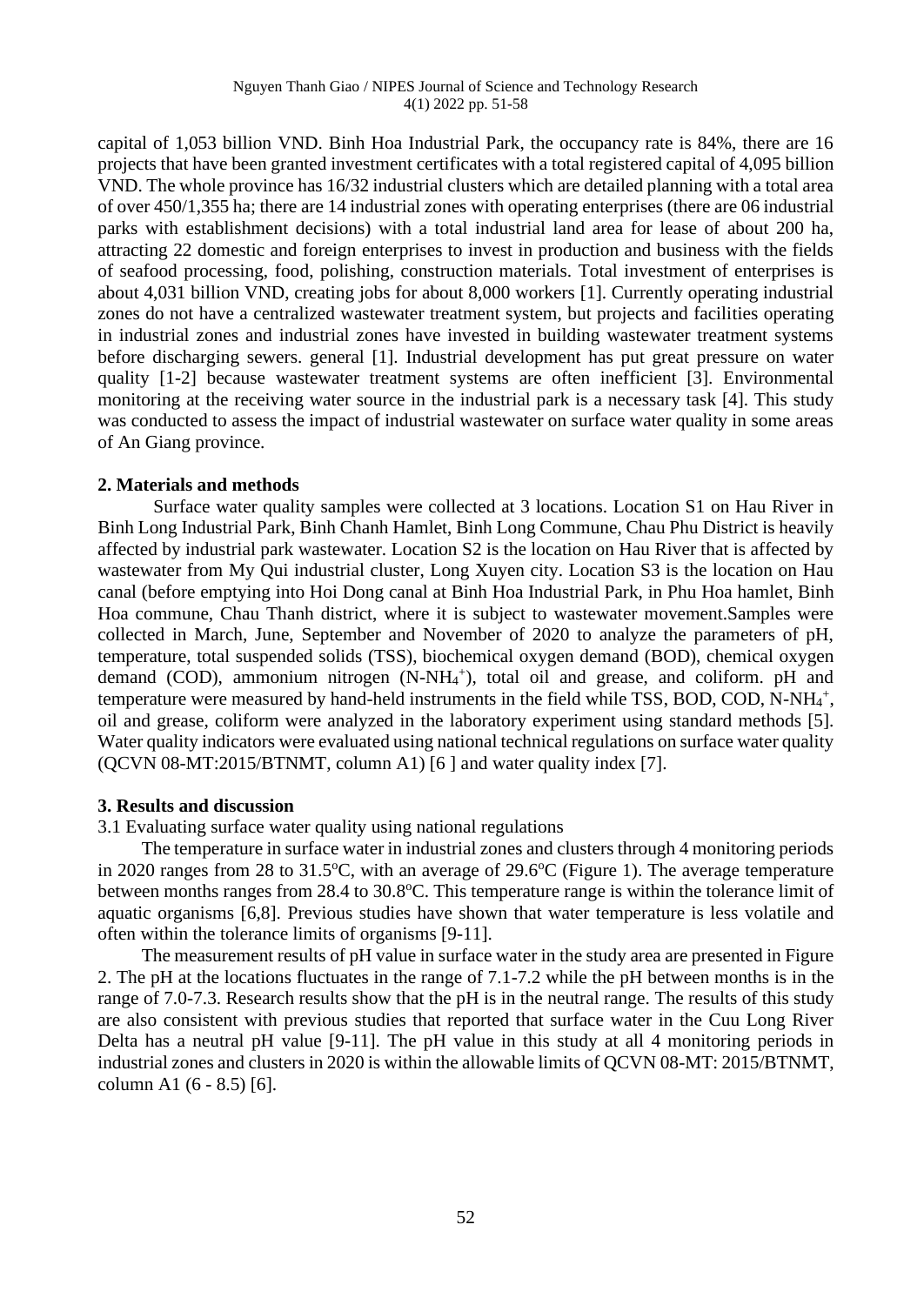Nguyen Thanh Giao / NIPES Journal of Science and Technology Research 4(1) 2022 pp. 51-58



**Figure 1. Temperature in the water bodies influenced by industrial wastewater effluent**



**Figure 2. pH in the water bodies influenced by industrial wastewater effluent**

TSS concentration in water bodies affected by wastewater after treatment from industrial zones and clusters ranges from 38 - 63 mg/l (Figure 3). Mean TSS at the sites ranged from 49.3- 56.0 mg/L while between months of sampling was in the range of 46.7-58.7 mg/L. TSS in March was lower than TSS in the remaining months. TSS in the study area exceeded the allowable limit of QCVN 08-MT:2015/BTNMT, column A1 (20 mg/L) from 1.90 to 3.15 times, the highest in My Quy-S2 industrial cluster in September and the lowest in Binh Long-S1 industrial park in March. In general, TSS concentration in industrial clusters tends to increase gradually with each monitoring period of the year. TSS in rivers in the Mekong Delta is high due to the impact of erosion, stormwater runoff, and phytoplankton. High TSS causes deterioration of water quality and loss of biodiversity [10-15].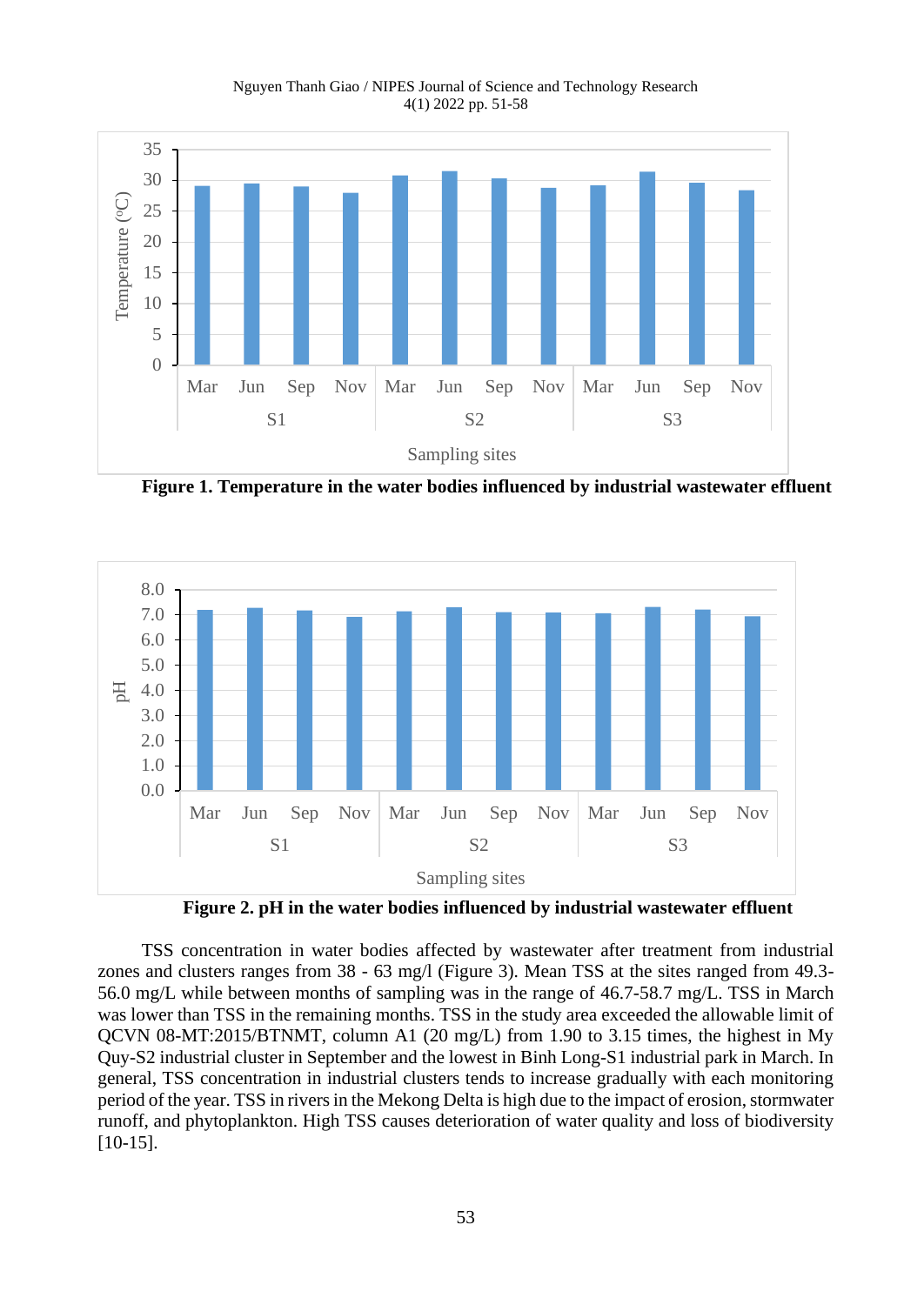Nguyen Thanh Giao / NIPES Journal of Science and Technology Research 4(1) 2022 pp. 51-58



**Figure 3. TSS in the water bodies influenced by industrial wastewater effluent**

The COD concentration in the study area ranged from 14 - 45 mg/l (Figure 4). COD was found to be highest in My Quy-S2 industrial cluster in March and November and lowest in Binh Long-S1 industrial park in March. The average TSS value between months is in the range of 21.7-36.0 mg. /L. The mean COD at the sampling sites ranged from 22.8 to 32.5 mg/L. The evolution of COD content is quite complicated between locations during the year, specifically, in Binh Long industrial zone, COD concentration tends to increase gradually with each monitoring period of the year; especially My Quy industrial cluster tends to decrease in the middle of the year and increase again at the end of the year; Binh Hoa industrial park tends to decrease in the last 2 phases of the year. The COD concentration in the study area has exceeded the permitted standards of QCVN 08- MT:2015/BTNMT, column A1 (10 mg/l) from 1.40 to 4.50 times. The water quality in the study area is contaminated with organic matter. TSS is one of the major water quality problems in the Mekong Delta [11-17].



**Figure 4. COD in the water bodies influenced by industrial wastewater effluent**

The results showed that the BOD content ranged from 9 to 29 mg/l (Figure 5). The COD content at the sites ranged from 14-21 mg/L while the BOD between samples ranged from 14.7- 23.3 mg/L. BOD exceeded the allowable limit of QCVN 08-MT:2015/BTNMT, column A1 (4 mg/l) from 2.25 to 7.25 times in all 4 monitoring periods. The value of BOD was highest in My Quy-S2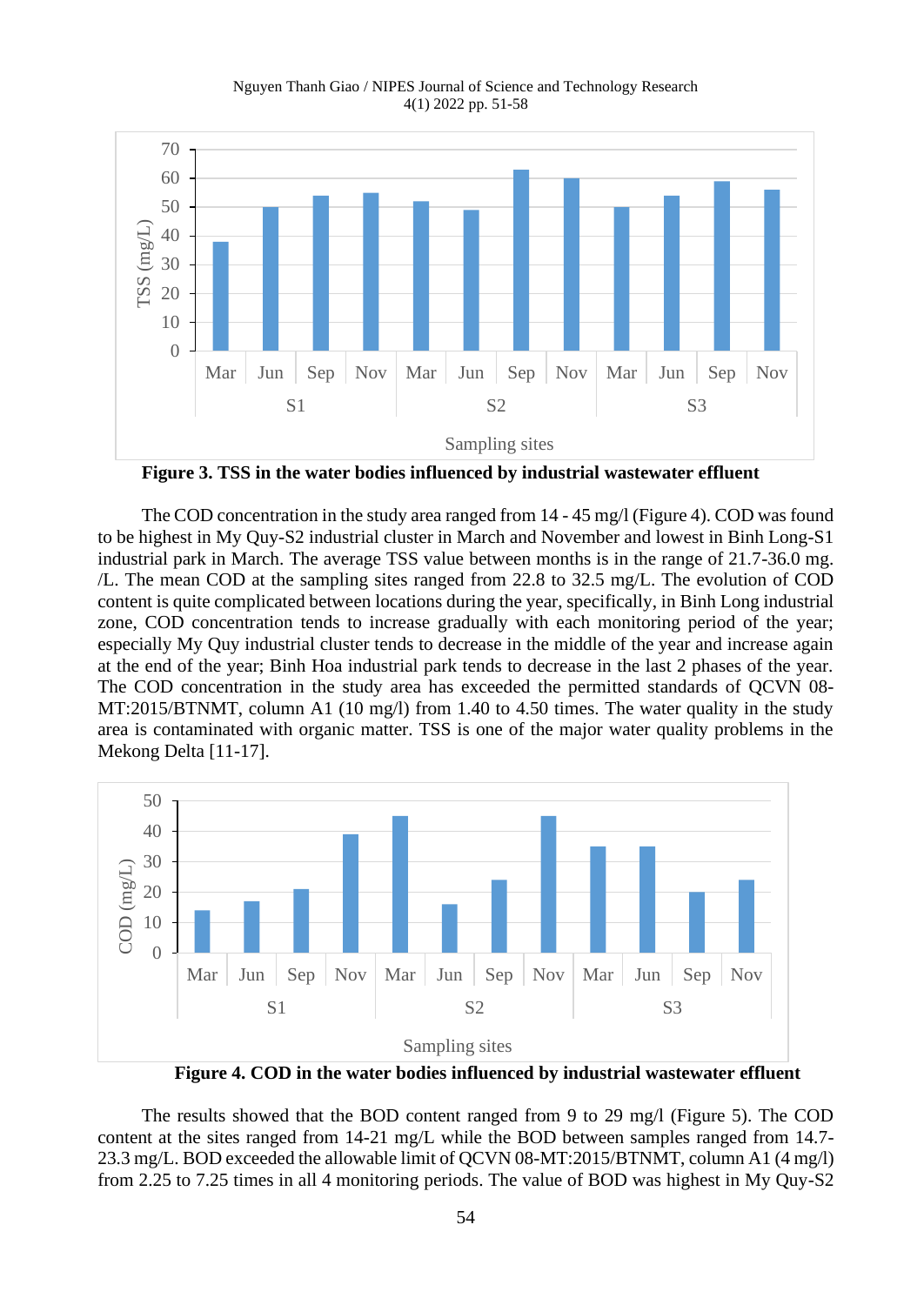industrial cluster in March and November and lowest in Binh Long-S1 industrial park in March. The evolution of BOD in 2020 is similar to that of COD. High BOD and COD indicate that surface water quality is affected by organically polluted industrial wastewater. COD is 1.5 times higher than BOD, indicating that surface water contains many substances that are difficult to biodegrade. These compounds can endanger the use of water by organisms and humans [10-11]. Further studies need to clarify the composition of persistent compounds present in the surface water environment in the study area.



**Figure 5. BOD in the water bodies influenced by industrial wastewater effluent**

The evolution of concentration  $(N-NH_4^+)$  in industrial zones and clusters through 4 monitoring periods in 2020 has a value ranging from 0.088 to 3.290 mg/l (Figure 6), exceeding the standard QCVN 08-MT: 2015/BTNMT, column A1 (0.3 mg/l) from 1.12 to 10.97 times. N-NH<sub>4</sub><sup>+</sup> has a large variation between sampling locations. N-NH<sub>4</sub><sup>+</sup> in the water in Binh Long-S1 industrial park exceeded the permitted standards in the last two phases of the year (September and November) by 1.20 and 9.80 times, respectively; N-NH<sub>4</sub><sup>+</sup> in surface water at My Quy-S2 industrial cluster exceeded the standards in the sampling periods in March, September and November, respectively, by 1.14; 7.73 and 10.97 times; N-NH<sub>4</sub><sup>+</sup> in Binh Hoa-S3 industrial park exceeded the allowed standards in all 4 periods of the year from 1.12 to 6.53 times. The concentration of N-NH $_4^+$  in surface water in industrial zones and clusters in November was higher than in other periods of the year, the highest in My Quarter-S2 industrial cluster, possibly due to increased production activities leading to higher concentrations of N-NH<sub>4</sub><sup>+</sup>. Wastewater treatment facilities often face difficulties when treating N-NH<sub>4</sub><sup>+</sup> because this group of microorganisms is sensitive to the operating conditions of the treatment system and has a slow growth rate [14-16]. Therefore, the water bodies in the Mekong Delta often face pollution problems due to N-NH $_4^+$  [9-14]. The presence of N-NH $_4^+$  can be toxic to aquatic organisms at high pH and can cause eutrophication [8].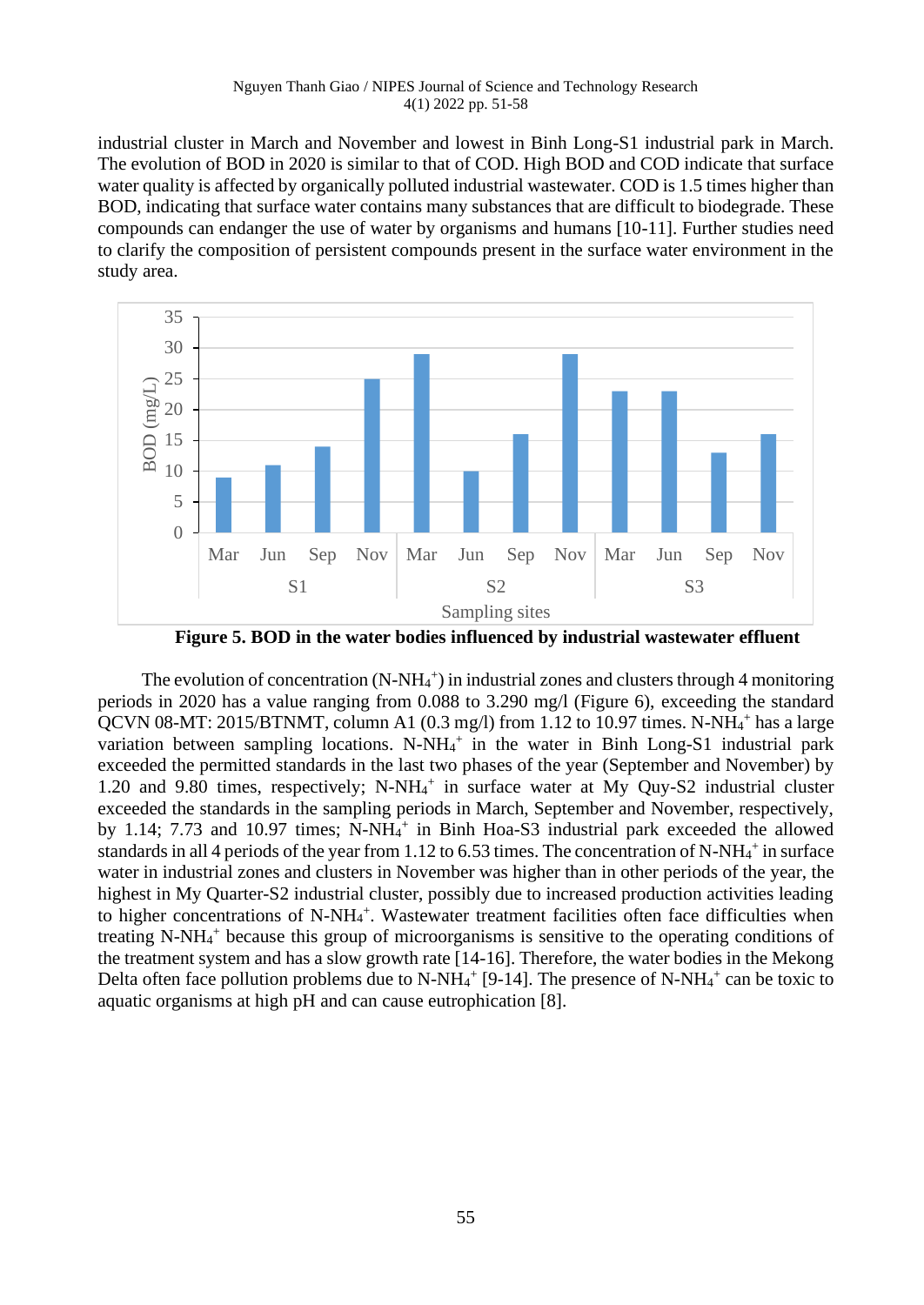Nguyen Thanh Giao / NIPES Journal of Science and Technology Research 4(1) 2022 pp. 51-58



**Figure 6. N-NH<sup>4</sup> + in the water bodies influenced by industrial wastewater effluent**

The density of coliforms in the surface water environment in industrial zones and clusters through monitoring in 2020 ranges from 4,300 to 46,000 MPN/100 ml (Figure 7). Coliforms at sites and between samples had values of 8,050-21,700 MPN/100 mL and 5,366-33,766 MPN/100 mL, respectively. Coliform has exceeded the allowable limit of QCVN 08-MT:2015/BNTMT, column A1 (2,500 MPN/100 ml) from 1.72 to 18.4 times. The coliform density on Tien and Hau rivers over the years 2011-2019 tended to increase, ranging from  $2621\pm2379$  to  $11968\pm5615$  MPN/100 mL [17] exceeding QCVN 08-MT:2015/BTNMT, column A1 from 1.1 to 6.5 times. The mean coliform value over 9 years exceeded the limit by 2.2 to 5.7 times. Former study by [18] showed that coliform in surface water of An Giang province in the period of 2009-2016 exceeded the allowable limit 2.14-7.02 times. In canals of Soc Trang province, coliform exceeded from 1 to 36 times [16]. The results show that the study area is contaminated with microorganisms and the water must be treated appropriately before use. The presence of coliform shows that river is receiving excreta from humans and animals [19].



**Figure 7. Coliform in the water bodies influenced by industrial wastewater effluent**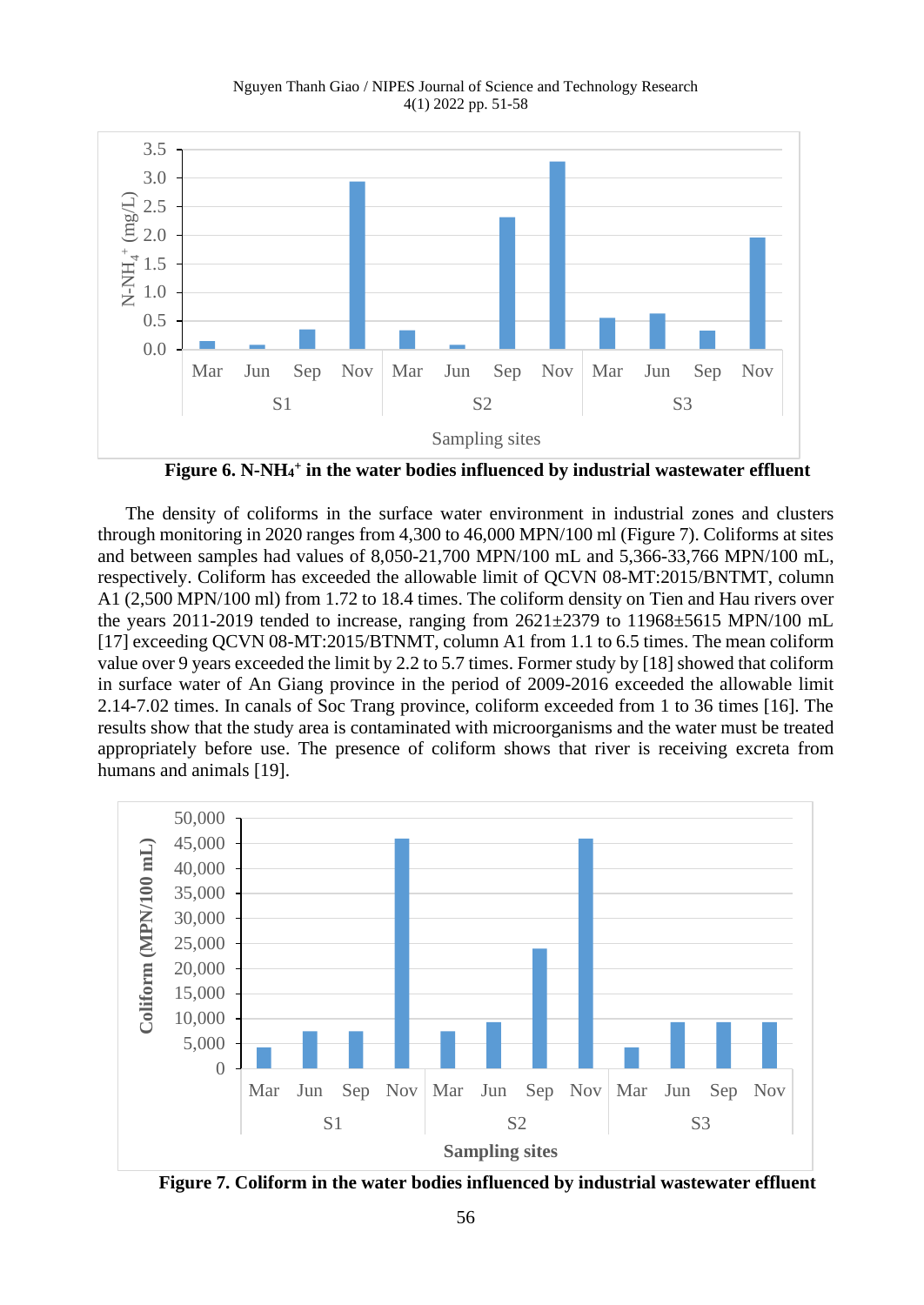## **3.2 Evaluating surface water quality using water quality index**

The values of WQI is in the range of 0-100 classifying surface water quality into five levels. Level 1, WQI from 91-100, presents very good water quality that is considered good for domestic water supply purposes; Level 2, WQI from 76 to 90, shows good water quality suitable for use for domestic water supply but need suitable treatment measures; Level 3, WQI between 51-75, indicates moderate water quality to be used for irrigation and other equivalent purposes; Level 4, WQI values from 26 to 50, shows bad water quality used for navigation and other equivalent purposes; Level 5, WOI values from 10 to 25, shows poor quality so the water is heavily polluted, needing treatment measures in the future. Level 6, WQI value <10, shows very heavily contaminated water, and needs to be remedied and treated [7].

The results show that the WQI values on the water bodies in the study area range from 18-82 (Figure 7). The WQI classifies water quality from poor to good, with moderate water quality on average. Water quality affected by wastewater from industrial zones and clusters in 2020 according to the WQI index ranges from heavy pollution to the level of use for domestic water supply, but appropriate treatment measures are required. Most of the water quality is suitable for irrigation. Surface water quality in Binh Long-S1 industrial park and My Quy-S2 industrial cluster tends to decrease gradually through each monitoring period of the year and especially in November – water quality is heavily polluted and needs to be continued. continue to monitor and monitor regularly to detect and promptly handle incidents that occur. The reason that the water quality according to the WQI index at the monitoring location falls into a heavy pollution level is due to the high concentration of coliform in the water, the parameters participating in the WQI calculation such as COD, BOD, N-NH $_4$ <sup>+</sup> and WQI. coliform has an excess value resulting in a very low WQI value  $(10 \le WQI \le 25)$ . With this water quality, people should not directly use the water source for drinking, but need to take measures to treat it before using or use another water source to replace it.



**Figure 8. WQI in the water bodies influenced by industrial wastewater effluent**

### **4. Conclusion**

In summary, surface water quality in industrial zones and clusters in 2020 is not guaranteed well according to QCVN 08-MT: 2015/BTNMT, column A1 - National technical regulation on surface water quality. The current results showed that the water quality was polluted because the parameters TSS, COD, BOD, N-NH<sub>4</sub><sup>+</sup> and coliform exceeded the permissible limits. The parameters